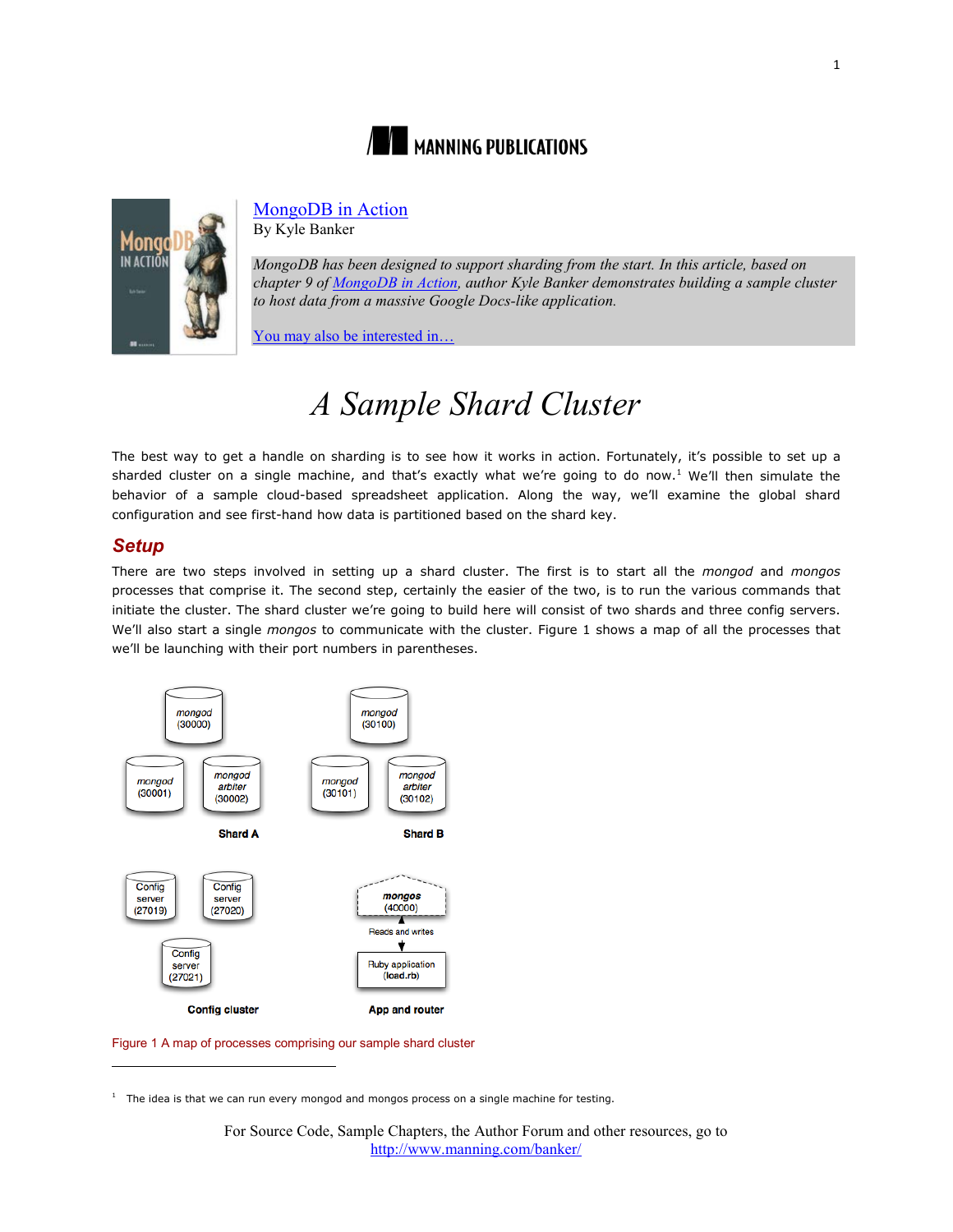We'll be running quite a few commands to get the cluster up and running, so if you ever find yourself losing the forest for the trees, refer back to this figure.

#### *Starting the sharding components*

Let's start by creating the data directories for the two replica sets that will serve as our shards.

```
mkdir /data/rs-a-1 
mkdir /data/rs-a-2 
mkdir /data/rs-a-3 
mkdir /data/rs-b-1 
mkdir /data/rs-b-2 
mkdir /data/rs-b-3
```
Now we'll start each *mongod*. Because we're starting so many processes, we're going to specify a *logpath* for each process so that each one can be run in the background. Thus, we'll use the --fork options to keep from having to open too many terminal windows.<sup>[2](#page-1-0)</sup> Here are the commands for starting the first replica set.

```
mongod --shardsvr --replSet shard-a --dbpath /data/rs-a-1 --port 30000 --logpath /data/rs-a-
mongod --shardsvr --replSet shard-a --dbpath /data/rs-a-2 --port 30001 --logpath /data/rs-a-
mongod --shardsvr --replSet shard-a --dbpath /data/rs-a-3 --port 30002 --logpath /data/rs-a-
```
And these will start the second one:

 $\overline{a}$ 

```
mongod --shardsvr --replSet shard-b --dbpath /data/rs-b-1 --port 30100 --logpath /data/rs-b-
mongod --shardsvr --replSet shard-b --dbpath /data/rs-b-2 --port 30101 --logpath /data/rs-b-
mongod --shardsvr --replSet shard-b --dbpath /data/rs-b-3 --port 30102 --logpath /data/rs-b-
```
As usual, we need to initiate each replica set. Connect to each one individually, create the config document, and then run rs.initiate(config). The first should look like this:

```
$ mongo localhost:30000 
   > config = {_id: "shard-a", 
    members: [{_id: 0, host:"localhost:30000"}, {_id: 1, host:"localhost:30001"}, 
                    {_id: 2, host:"localhost:30002", arbiterOnly: true}]} 
   > rs.initiate(config) 
Initiating the second replica set is similar: 
   $ mongo localhost:30100
```

```
> config = {_id: "shard-b", 
members: [\frac{1}{id}: 0, host: "localhost:30100"],\{\bar{id}: 1, \text{host:} "localhost: 30101"\},
             {_id: 2, host:"localhost:30102", arbiterOnly: true}]} 
rs.initiate(config)
```
Finally, verify that both replica sets are online by running the  $rs.status()$  command from the shell on each one. If everything checks out, you're ready to start the config servers.<sup>[3](#page-1-1)</sup> Now we create each config server's data directory and then start a mongod for each one using the configsvr option.

```
$ mkdir /data/config-1 $ mongod --configsvr --dbpath /data/config-1 --logpath /data/config-
1.log --fork
```

```
$ mkdir /data/config-2 $ mongod --configsvr --dbpath /data/config-2 --logpath /data/config-
2.log --fork
```
\$ mkdir /data/config-3 \$ mongod --configsvr --dbpath /data/config-3 --logpath /data/config-3.log --fork

Ensure that each config server is up and running by connecting with the shell or by printing the log file and verifying that each process is listening on the configured port. If you check the log of any one config server, you should see something like this:

Wed Mar 2 15:43:28 [initandlisten] waiting for connections on port 27020 Wed Mar 2 15:43:28 [websvr] web admin interface listening on port 28020

If each config server is running, you can go ahead and start the *mongos*. The *mongos* must be started with the *configdb* option, which takes a comma-separated list of config database addresses.[4](#page-1-2)

```
$ mongos --port 40000 --configdb localhost:27019,localhost:27020,localhost:27021 
  --logpath /data/mongos.log --fork
```
<span id="page-1-0"></span>If you're running Windows, note that fork won't work for you. Since you'll have to open a new terminal window for each process, it's best that you omit the logpath option as well.

<span id="page-1-1"></span>Again, if running on Windows, omit the --fork and --logpath options, and start each mongod in a new window.

<span id="page-1-2"></span><sup>&</sup>lt;sup>4</sup> Be careful not to put spaces between the config server addresses when specifying them.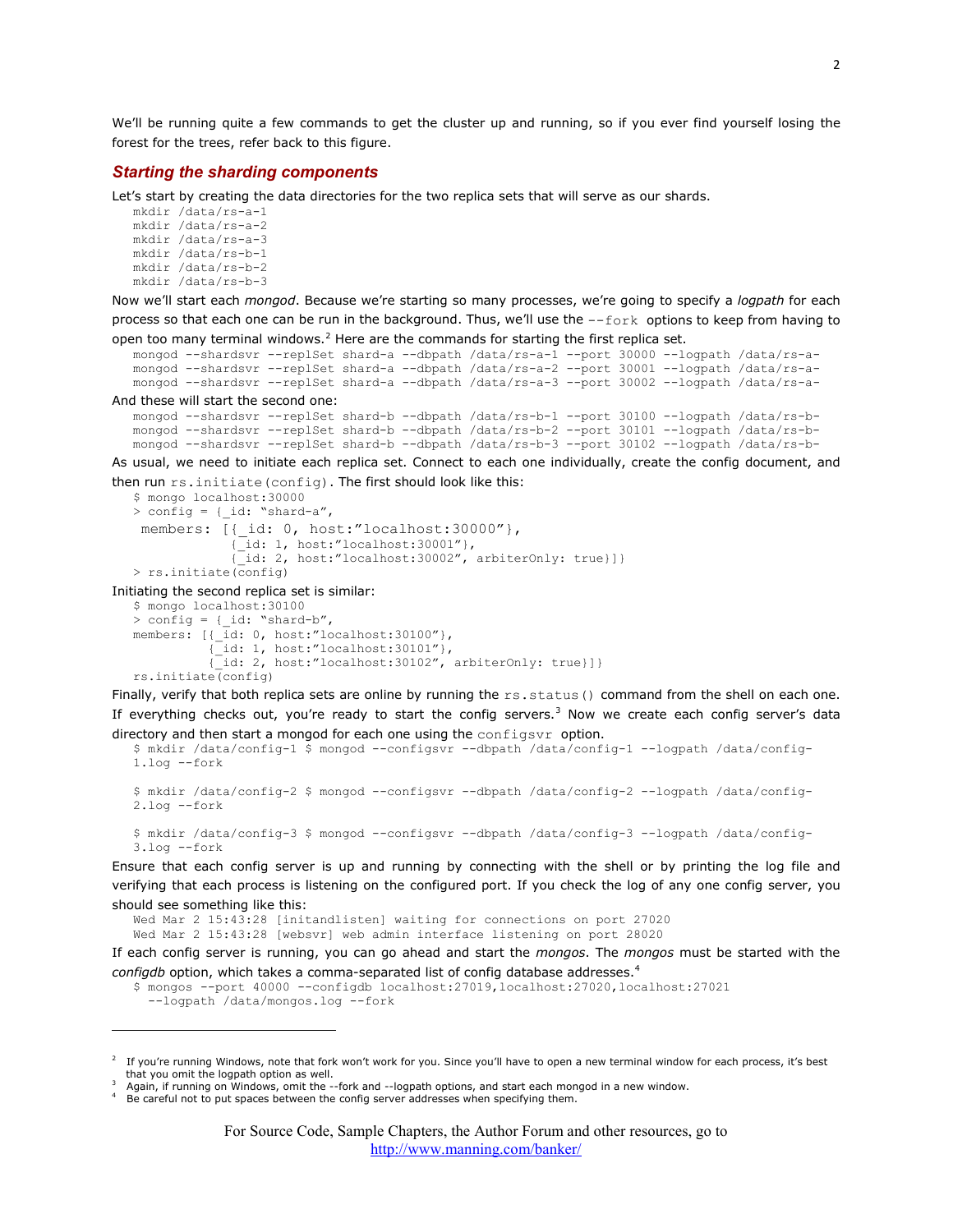#### *Configuring the cluster*

You have all the sharding components in place. Now it's time to configure the cluster. Start by connecting to the *mongos*. We're going to be entering a series of configuration commands, beginning with the addshard command. This command takes the name of a replica set followed by the addresses of two or more seed nodes for connecting. Here, we specify the two replica sets we created along with the addresses of the two non-arbiter members of each set.

```
$ mongo localhost:40000 
> use admin 
switched to db admin 
> db.runCommand({addshard: "shard-a/localhost:30000,localhost:30001"}) 
   { "shardAdded" : "shard-a", "ok" : 1 } 
> db.runCommand({addshard: "shard-b/localhost:30100,localhost:30101"})
   { "shardAdded" : "shard-b", "ok" : 1 }
```
If successful, the command response will include the name of the shard added. We can examine the config database's *shards* collection to see the effect of our work.

> db.getSiblingDB("config").shards.find() { "\_id" : "shard-a", "host" : "shard-a/localhost:30000,localhost:30001" } { "\_id" : "shard-b", "host" : "shard-b/localhost:30100,localhost:30101" }

The listshards command will return the same information:

```
> use admin
```
> db.runCommand({listshards: 1})

While we're on the topic of reporting on sharding configuration, the shell's db.printShardingStatus() method will nicely summarize the cluster. Go ahead and try running it now.

The next configuration step is to enable sharding on a database. This is a prerequisite for sharding a particular collection. Our application's database will be called "cloud-docs," and so we enable sharding like so:

```
> db.runCommand({enablesharding: "cloud-docs"}) 
{ "ok" : 1 }
```
Like before, we can check the config data to see the change we just made. The config database holds a collection called *databases* that contains a list of databases and specifies their primary shard location and whether they're partitioned (in other words, whether sharding is enabled).

```
> db.getSiblingDB("config").databases.find()
```

```
" id" : "admin", "partitioned" : false, "primary" : "config" }
{ "_id" : "cloud-docs", "partitioned" : true, "primary" : "shard-a" }
```
Now all we need to do is shard the *spreadsheets* collection. We're going to use the compound shard key {username: 1, \_id: 1} because it's good for distributing data and makes it easy to view and comprehend chunk ranges.

```
> db.runCommand({shardcollection: "cloud-docs.spreadsheets", key: {username: 1, _id: 1}}) 
{ "collectionsharded" : "cloud-docs.spreadsheets", "ok" : 1 }
```
Again, we can verify the configuration by checking the config database for sharded collections.

```
> db.getSiblingDB("config").collections.findOne() 
{ 
 " id" : "cloud-docs.spreadsheets"
   "lastmod" : ISODate("1970-01-16T00:50:07.268Z"), 
   "dropped" : false, 
   "key" : { 
    "username" : 1,id" : 1 }, 
   "unique" : false 
}
```
This sharded collection definition looks like an index definition, particularly with the *unique* key. In fact, when you shard an empty collection, an index corresponding to the shard key will be created on each shard.<sup>[5](#page-2-0)</sup> Verify this for yourself by connecting directly to a shard and running the getIndexes() method. Here we connect to our first shard, and the output is as expected: the shard key index is there.

\$ mongo localhost:30000

> use cloud-docs

l

<span id="page-2-0"></span>If you're sharding an existing collection, you'll have to create an index corresponding to the shard key before you run the "shardcollection" command.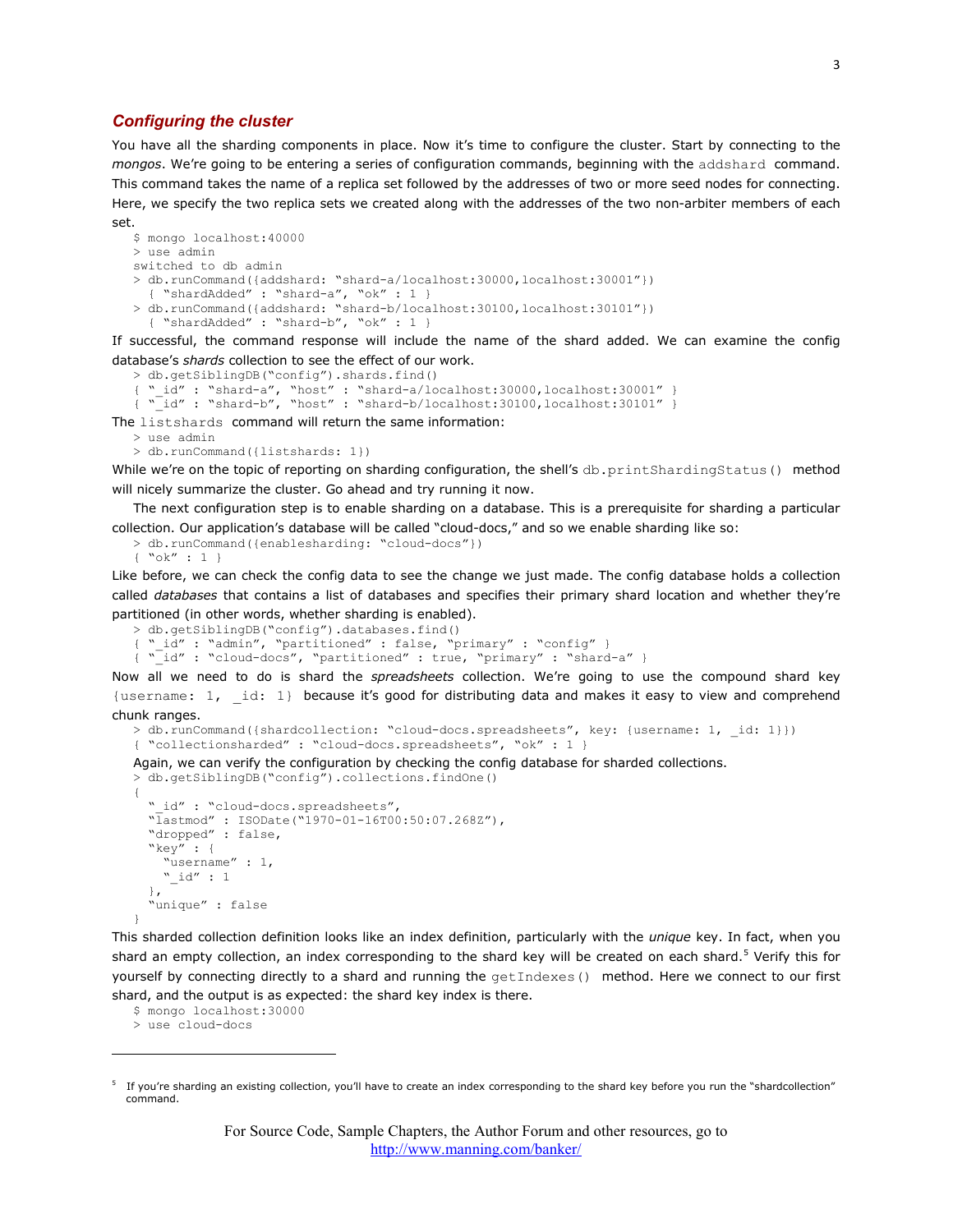```
> db.spreadsheets.getIndexes() 
\Gamma { 
    "name" : "id'',
    "ns" : "cloud-docs.spreadsheets",
      "key" : { 
       "_id" : 1 
      }, 
      "v" : 0 
   }, 
   { 
     "ns" : "cloud-docs.spreadsheets", 
    "key" : \{ "username" : 1, 
       "_id" : 1 
     }, 
    "name" : "username 1 id 1",
    "v" :: 0" } 
]
```
Once you've sharded the collection, then, believe it or not, sharding is finally ready to go. You can now write the cluster, and data will distribute. We'll see how that works in the next section.

#### *Writing to a sharded cluster*

{

}

We're going to write to our sharded collection so that we can observe the formation and movement of chunks, which is the essence of MongoDB's sharding. Our sample documents, each representing a single spreadsheet, look like this.

```
id: ObjectId("4d6f29c0e4ef0123afdacaeb"),
 filename: "sheet-1", 
 updated_at: Time.now.utc, 
 username: "banks", 
data => "RAW DATA"
```
Note that the data field will contain a 5KB string to simulate the raw data.

I've written a little Ruby script that we can use to simulate writes to the cluster. At each iteration, the script inserts one 5 KB document for each of two-hundred users. The program is included in the source distribution, but you can read the most important part of the code below. Notice what we connect directly to the *mongos* process on port 40000 and that we use the standard Mongo::Connection class (and not the Mongo::ReplSetConnection class). This is because the *mongos* process contains all the logic needed for connecting to the individual replica sets, *qua* shards, and for handling failover.

```
require 'rubygems'
require 'mongo'
require 'names'
#<start id="write_docs"> 
@con = Mongo::Connection.new("localhost", 40000) 
@col = @con['cloud-docs']['spreadsheets'] 
\thetadata = "abcde" * 1000
def write user docs(iterations=0, name count=200)
   iterations.times do |n| 
    name_count.times do |n|
       \overline{\text{doc}} = { :filename => "sheet-#{n}",
               :updated at => Time.now.utc,
               : \ldots - \ldots - Names::LIST[n],
             : data \Rightarrow \theta data } 
        @col.insert(doc) 
     end 
   end 
end 
#<start id="write_docs"> 
if ARGV.empty? || !(ARGV[0] =~ /^d+$/)
```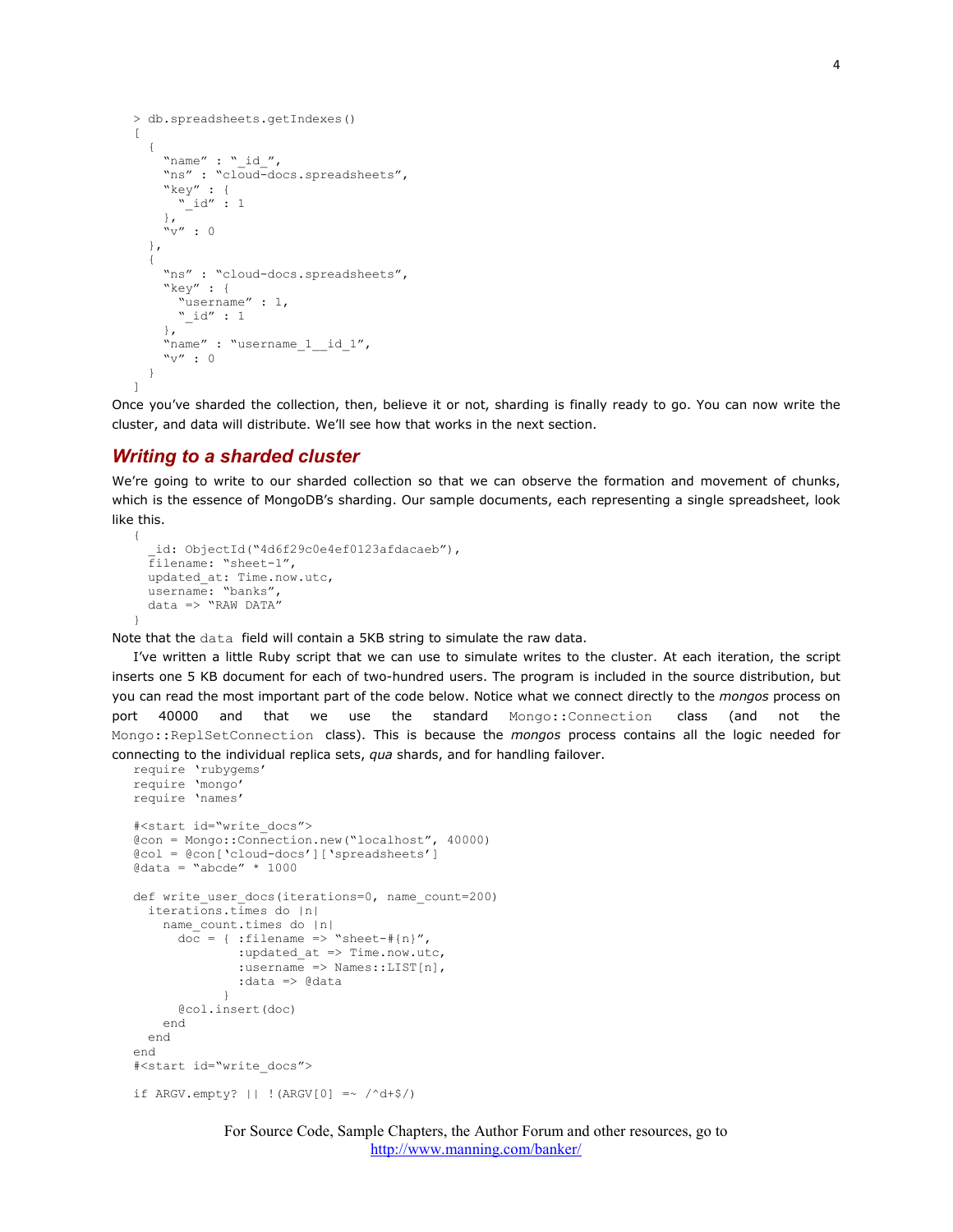```
 puts "Usage: load.rb [iterations] [name_count]"
else 
   iterations = ARGV[0].to_i 
  if \texttt{ARGV[1]} & \texttt{ARGV[1]} \approx /^d + $/name_count = ARGV[1].to i
   else 
    name count = 200 endwrite user docs(iterations, name count)
end
```
If you have the program on hand, go ahead and run it.

\$ ruby load.rb

Now connect to the *mongos* using the shell. If you query the *spreadsheets* collection, you'll see that it contains exactly two-hundred documents and that they total around 1 MB. You can also query a document, but be sure to exclude the sample data field (since you don't want to print 5 KB of text to the screen).

```
$ mongo localhost:40000 
> use cloud-docs 
> db.spreadsheets.count() 
200 
> db.spreadsheets.stats()['size'] 
1019496 
> db.spreadsheets.findOne({}, {data: 0}) 
{ 
   "_id" : ObjectId("4d6d6b191d41c8547d0024c2"), 
   "username" : "Wagner", 
   "updated_at" : ISODate("2011-03-01T21:54:33.813Z"), 
   "filename" : "sheet-9"
}
```
Now we can check out what's happened sharding wise. Switch to the config database and check the number of chunks.

> use config > db.chunks.count() 1

There's just one chunk so far. Let's see how it looks.

```
> db.chunks.findOne() 
{ 
  " id" : "cloud-docs.spreadsheets-username_MinKey_id_MinKey",
   "lastmod" : { 
    "t" : 1000,
    \sum_{i=1}^{n} : 0
   }, 
   "ns" : "cloud-docs.spreadsheets", 
   "min" : { 
     "username" : { $minKey : 1 }, 
     "_id" : { $minKey : 1 } 
   }, 
    "max" : { 
     "username" : { $maxKey : 1 }, 
     "_id" : { $maxKey : 1 } 
   }, 
   "shard" : "shard-a"
}
```
Can you figure out what range this chunk represents? If there's just one chunk, then it spans the entire sharded collection. That's borne out by the min and max

**MIN KEY AND MAX KEY** \$minKey and \$maxKey are proper BSON types that, respectively, compare lower than and greater than all other BSON types. Because the value for any given field can contain any BSON type, we need these two types to mark the chunks endpoints at the extremities of the sharded collection.

We can see a more interesting chunk range by adding more data to our *spreadsheets* collection. The load script takes an optional parameter specifying the number of insertions to make. We'll do 100, which will insert an extra 20,000 documents totaling 100MB.

\$ ruby load.rb 100

For Source Code, Sample Chapters, the Author Forum and other resources, go to <http://www.manning.com/banker/>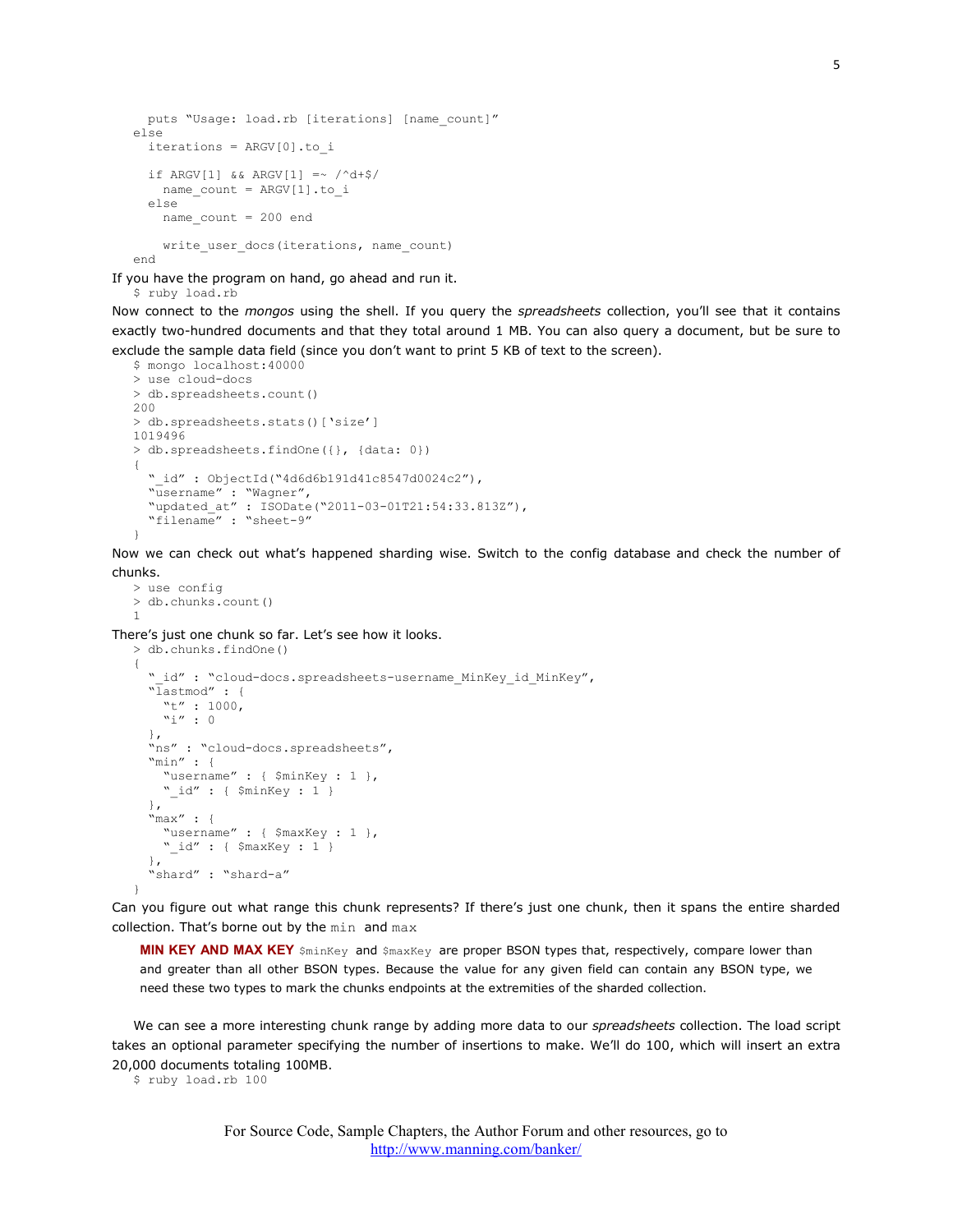```
> db.spreadsheets.count() 
20200 
> db.spreadsheets.stats()['size'] 
102989600
```
Having inserted this much data, we'll definitely have more than one chunk. Let's check the chunk state with the db.printShardingSizes() method.

```
> use config 
> db.chunks.count() 
10 
> db.printShardingSizes() 
--- Sharding Status –
 sharding version: { " id" : 1, "version" : 3 }
   shards: 
       { "_id" : "shard-a", "host" : "shard-a/localhost:30000,localhost:30001" } 
      {\rm i} "id" : "shard-b", "host" : "shard-b/localhost:30100,localhost:30101" }
   databases: 
    "_id" : "admin", "partitioned" : false, "primary" : "config" }
   {\overline{\text{ "id}}} : "test", "partitioned" : false, "primary" : "shard-b" }
  { "_id" : "cloud-docs", "partitioned" : true, "primary" : "shard-a" }
     cloud-docs.spreadsheets chunks: 
       { "username" : { $minKey : 1 }, "_id" : { $minKey : 1 } } -->> 
       { "username" : "Abbott", "_id" : ObjectId("4d6d57f61d41c851ee000092") } 
       on : shard-b { "estimate" : false, "size" : 0, "numObjects" : 0 }
 { "username" : "Abbott", "_id" : ObjectId("4d6d57f61d41c851ee000092") } -->> 
 { "username" : "Chen", "_id" : ObjectId("4d6d59db1d41c8536f001453") } 
         on : shard-b { "estimate" : false, "size" : 17130516, "numObjects" : 3360 } 
 { "username" : "Chen", "_id" : ObjectId("4d6d59db1d41c8536f001453") } -->> 
 { "username" : "Finch", "_id" : ObjectId("4d6d59df1d41c8536f003f18") } 
       on : shard-b { "estimate" : false, "size" : 10058360, "numObjects" : 1973 }
 { "username" : "Finch", "_id" : ObjectId("4d6d59df1d41c8536f003f18") } -->> 
 { "username" : "Hester", "_id" : ObjectId("4d6d59db1d41c8536f000f54") } 
       on : shard-b { "estimate" : false, "size" : 12562332, "numObjects" : 2464 }
 { "username" : "Hester", "_id" : ObjectId("4d6d59db1d41c8536f000f54") } -->> 
 { "username" : "Lawrence", "_id" : ObjectId("4d6d59db1d41c8536f000fb2") } 
        on : shard-b { "estimate" : false, "size" : 12362792, "numObjects" : 2425 } 
 { "username" : "Lawrence", "_id" : ObjectId("4d6d59db1d41c8536f000fb2") } -->> 
 { "username" : "Nichols", "_id" : ObjectId("4d6d59d81d41c8536f00017e") } 
       on : shard-a { "estimate": false, "size" : 14322316, "numObjects" : 2809 }
 { "username" : "Nichols", "_id" : ObjectId("4d6d59d81d41c8536f00017e") } -->> 
 { "username" : "Sharpe", "_id" : ObjectId("4d6d59db1d41c8536f00154e") } 
       on : shard-a { "estimate" : false, "size" : 15067856, "numObjects" : 2955 }
       { "username" : "Sharpe", "_id" : ObjectId("4d6d59db1d41c8536f00154e") } -->> 
{\S} "username" : "Underwood", " id" : ObjectId("4d6d59de1d41c8536f00354f") }
 on : shard-a { "estimate" : false, "size" : 9993628, "numObjects" : 1960 } 
 { "username" : "Underwood", "_id" : ObjectId("4d6d59de1d41c8536f00354f") } -->> 
 { "username" : "Zhang", "_id" : ObjectId("4d6d59da1d41c8536f000cf6") } 
 on : shard-a { "estimate" : false, "size" : 11063736, "numObjects" : 2170 } 
 { "username" : "Zhang", "_id" : ObjectId("4d6d59da1d41c8536f000cf6") } -->> 
 { "username" : { $maxKey : 1 }, "_id" : { $maxKey : 1 } } 
         on : shard-a { "estimate" : false, "size" : 428064, "numObjects" : 84 }
```
The picture has definitely changed. We now have ten chunks, each of which averages around 10 MB in size. Naturally, each chunk represents a contiguous range of data. You can see that the first chunk with data comprises documents from "Abbott" to "Chen" and the last chunks runs from "Zhang" to the \$maxKey. But not only do we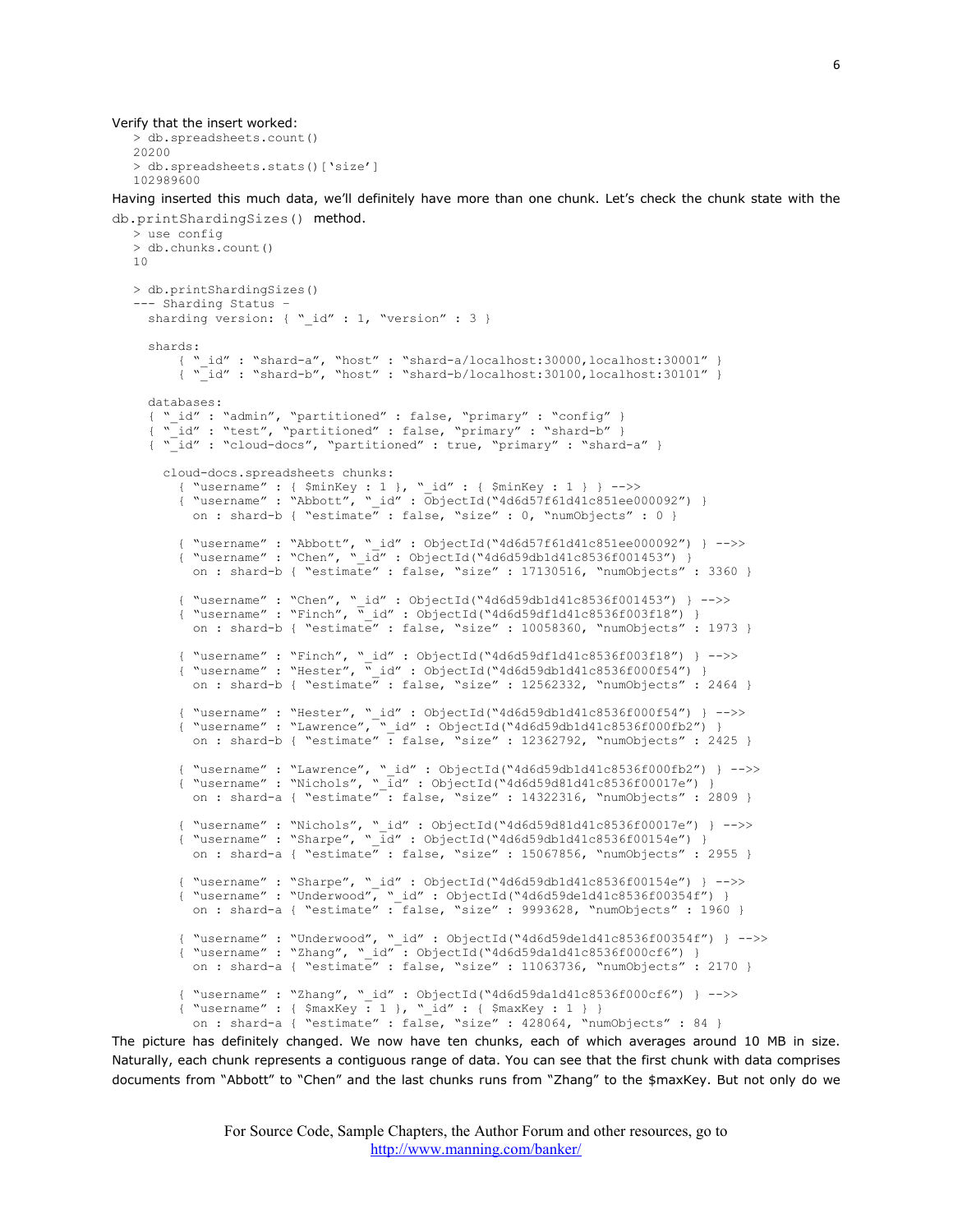have more chunks; the chunks have actually migrated to shard B. You could scan the foregoing list for this, but here's a really quick way to check the chuck distribution:

```
> db.chunks.count({"shard": "shard-a"}) 
5 
> db.chunks.count({"shard": "shard-b"}) 
5
```
As long as the cluster's data size is small, the splitting algorithm dictates that splits happen often. That's what we see now. This gives us a good distribution of data and chunks early on. If writes remain roughly evenly distributed across the chunk range, the few migrates will occur.

**EARLY CHUNK SPLITTING** A sharded cluster will split chunks aggressively early on to expedite the migration of data across shards. Specifically, when the number of chunks is less than ten, chunks will split at one quarter of the max chunk size (16 MB), and when the number of chunks is between ten and twenty, they'll split at half the maximum chunk size (32 MB). This has two nice benefits. First, it creates a lot of chunks up front, which initiates a migration round. And, second, that migration round occurs fairly painlessly, as the small chunk size ensures that the total amount of data migrated is small.

Now the split threshold will increase. We can see how the splitting slows down, and how chunks start to grow toward their max size, by doing a much more massive insert. Here we add another 800 MB to the cluster. ruby load.rb 800

Note that we just increased the total data size by a factor of eight. But if you check the chunking status, you'll see that there are only twice as many chunks.

```
> use config 
> db.chunks.count() 
21
```
We have more chunks, which means that the chunk ranges will be smaller, but each chunk is being allowed to grow much larger. So, for example, the first chunk in our collection spans from "Abbott" to "Bender" but is already nearly 60 MB large.

```
> use config 
> db.chunks.findOne() 
{ "username" : "Abbott", "_id" : ObjectId("4d6d57f61d41c851ee000092") } -->> 
{ "username" : "Bender", "_id" : ObjectId("4d6d696e1d41c8543e000009") } 
  on : shard-b { "estimate\overline{''} : false, " size" : 59718984, "numObjects" : 11713 }
```
Because the max chunk size is currently 64 MB, we'd soon see this chunk split if we were to continue inserting data. Notice too that the distribution still looks pretty much even, as it was before.

```
> db.chunks.count({"shard": "shard-a"}) 
11 
> db.chunks.count({"shard": "shard-b"}) 
10
```
Although the number of chunks has increased during the last 800 MB insert round, we can probably assume that not a single migrate occurred; a likely scenario is that each of the original chunks split in two, with a single extra split somewhere in the mix. We can verify this by querying the config database's changelog collection:

```
> db.changelog.count({what: "split"}) 
20 
> db.changelog.find({what: "moveChunk.commit"}).count() 
6
```
This is certainly in line with our assumptions. Twenty splits have occurred, yielding twenty-one chunks, but only six migrates have taken place. For an extra deep look at what's going on here, we can scan the change log entries. For instance, here's the entry recording the first chunk move.

```
> db.changelog.findOne({what: "moveChunk.commit"}) 
{ 
  " id" : "ubuntu-2011-03-01T20:40:59-2",
   "server" : "ubuntu", 
   "clientAddr" : "127.0.0.1:55749", 
   "time" : ISODate("2011-03-01T20:40:59.035Z"), 
   "what" : "moveChunk.commit", 
   "ns" : "cloud-docs.spreadsheets", 
   "details" : { 
     "min" : { 
       "username" : { $minKey : 1 }, 
       "_id" : { $minKey : 1 }
```
For Source Code, Sample Chapters, the Author Forum and other resources, go to <http://www.manning.com/banker/>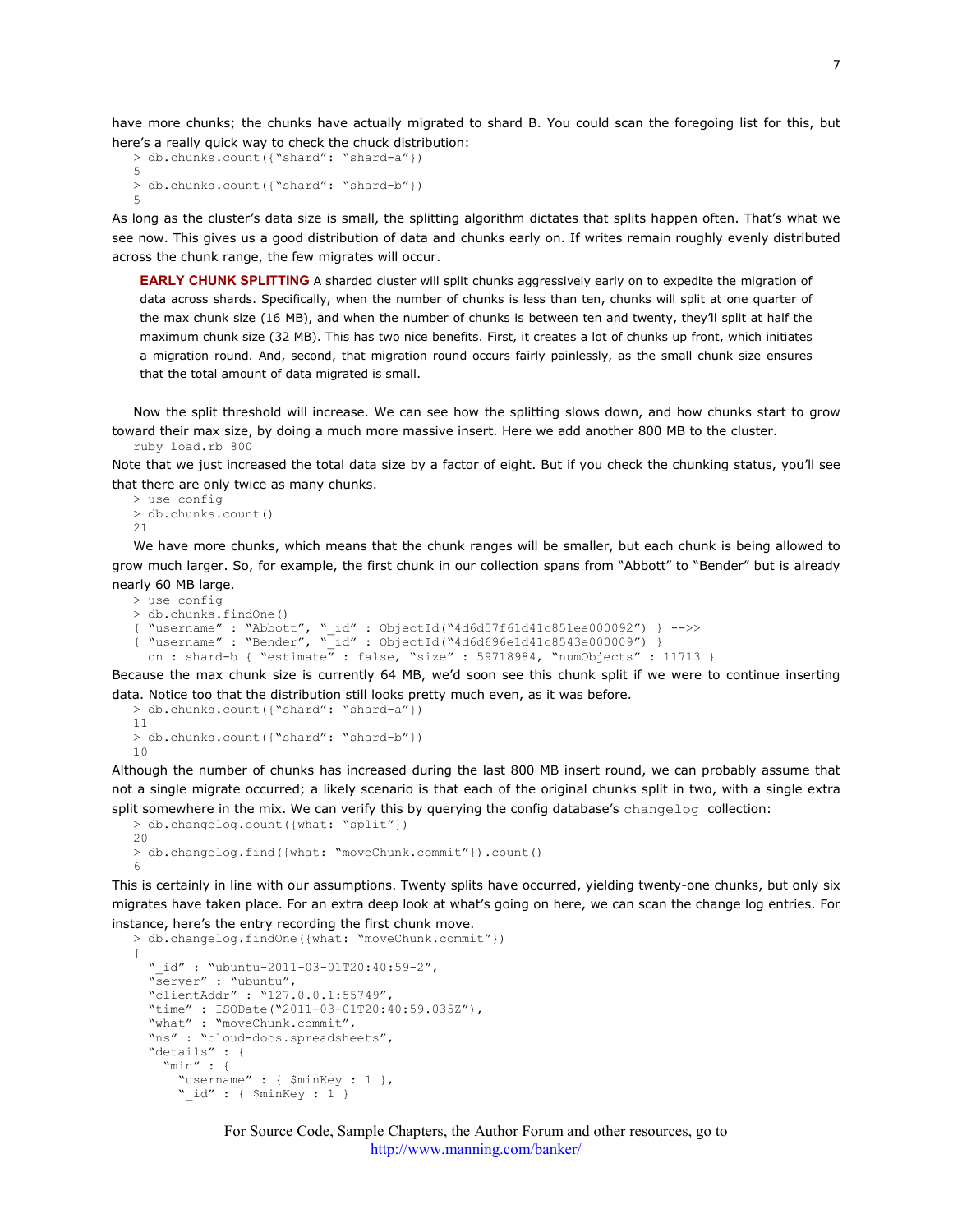```
\rightarrow "max" : { 
       "username" : "Abbott", 
 "_id" : ObjectId("4d6d57f61d41c851ee000092") 
\rightarrow "from" : "shard-a", 
     "to" : "shard-b"
  } 
}
```
Here we see the movement of a chunk from "shard-a" to "shard-b." In general, the documents in the change log are quite readable.

## *Summary*

Sharding is an effective strategy for maintaining high read and write performance on large data sets. MongoDB's sharding works well in numerous production deployments and can work for you, too. Instead of having to worry about implementing your own half-baked, custom sharding solution, you can take advantage of all the effort that's been put into MongoDB's sharding mechanism.